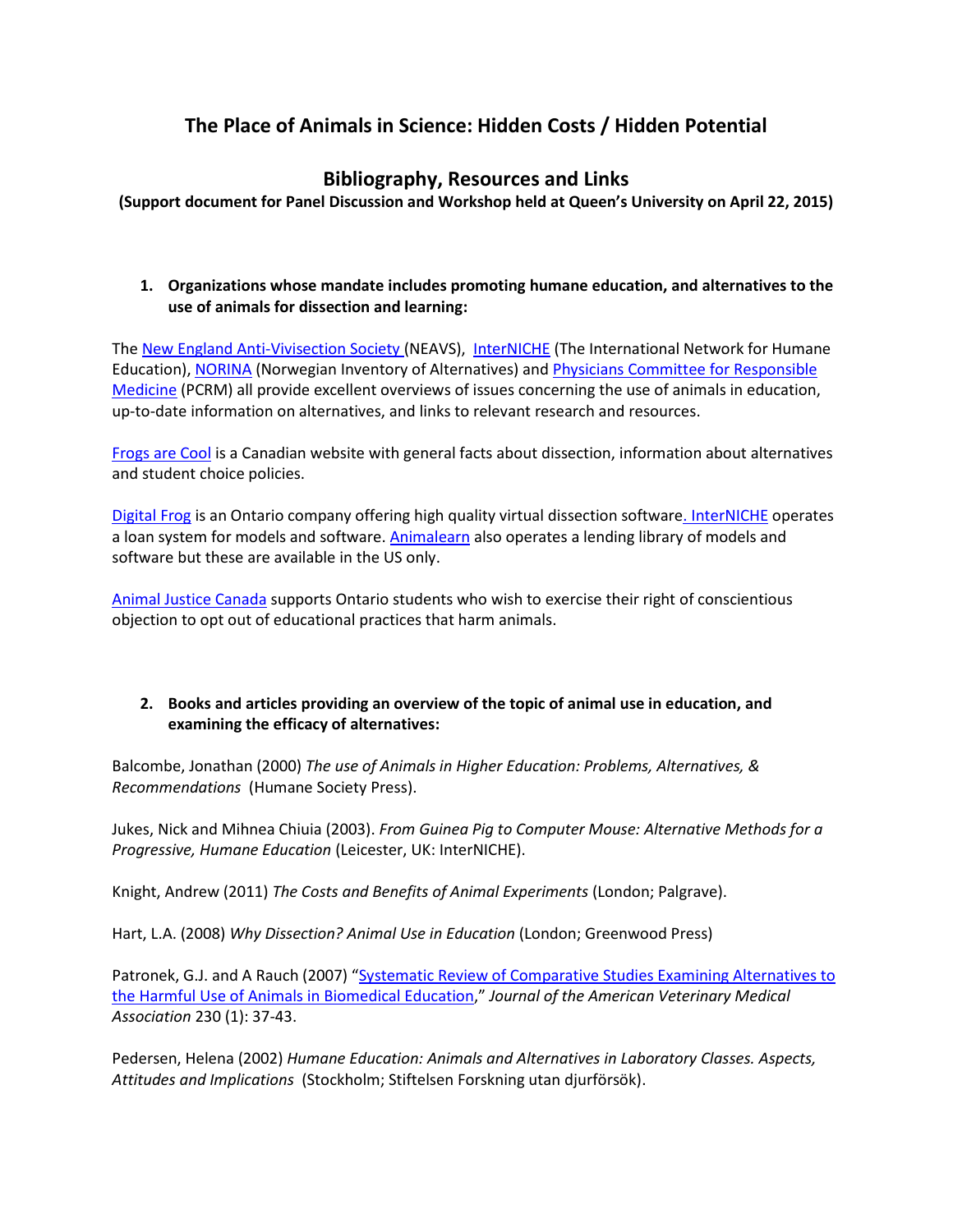Scalese, R.J. and S.B. Issenberg (2005) "[Effective Use of Simulations for the Teaching and Acquisition of](http://www.ncbi.nlm.nih.gov/pubmed/16421829)  [Veterinary Professional and Clinical Skills](http://www.ncbi.nlm.nih.gov/pubmed/16421829)," *Journal of Veterinary Medical Education*.

### **3. Research on science education culture, and the psychological impacts on students (and teachers) of dissection and other uses and framings of animals in science education**

Birke, Lynda (2003) "Who – or What- are the Rats (and Mice) in the Laboratory", *Society & Animals* 11:3 p.207-224.

Birke, Lynda (2010) "Structuring relationships: On science, feminism and non-human animals" *Feminism & Psychology*, p 1-13.

Birke, Lynda (2012) "Animal Bodies in the Production of Scientific Knowledge: Modelling Medicine" *Body & Society,* p 1-23.

Capaldo (2004) ["The Psychological Effects on Students of Using Animals in Ways that They See as](http://www.neavs.org/docs/atla_paperDrCapaldo.pdf)  [Ethically, Morally or Religiously Wrong"](http://www.neavs.org/docs/atla_paperDrCapaldo.pdf) ALTA 32, Supplement 1, 525-53.

Oakley, Jan (2012) ["Science teachers and the dissection debate: Perspectives on animal dissection"](.%20%20http:/www.ijese.com/IJESE_v7n2_Oakley.pdf) *International Journal of Environmental and Science Education*. 7/2.

Oakley, Jan (2012) ["Dissection and Choice in the Science Classroom: Student Experiences, Teacher](http://ojs.uwindsor.ca/ojs/leddy/index.php/JTL/article/viewFile/3349/pdf)  [Responses, an a Critical Analysis of the Right to Refuse"](http://ojs.uwindsor.ca/ojs/leddy/index.php/JTL/article/viewFile/3349/pdf), *Journal of Teaching and Learning*. 8/2.

Oakley, Jan (2013) ["'I Didn't Feel Right About Animal Dissection'": Dissection Objectors Share Their](http://booksandjournals.brillonline.com/content/journals/10.1163/15685306-12341267)  [Science Class Experiences"](http://booksandjournals.brillonline.com/content/journals/10.1163/15685306-12341267), Society & Animals 21: 360-378.

Oxford Centre for Animal Ethics Report (2015) [Normalizing the Unthinkable: The Ethics of Using](http://www.oxfordanimalethics.com/wpcms/wp-content/uploads/Normalising-the-Unthinkable-Report.pdf)  [Animals in Research.](http://www.oxfordanimalethics.com/wpcms/wp-content/uploads/Normalising-the-Unthinkable-Report.pdf) (As the title indicates, the focus is on research, not educational use of animals, but the ethical issues overlap, and this report provides an excellent overview.)

**4. Reports/Articles on Aboriginal science and other approaches to science education (holistic environmental education, multispecies ethnography) which approach animals as sentient subjects, not objects of inquiry:**

[Learning Indigenous Science from Place](http://iportal.usask.ca/docs/Learningindigenousscience.pdf) (2008 Report from the Aboriginal Education Research Centre)

Augustine, Stephen "[Traditional Aboriginal Knowledge and Science versus Occidental Science](http://nativemaps.org/node/1399)"

Bird Rose, Deborah, et. al. (2012) "[Thinking Through the Environment, Unsettling the Humanities](http://environmentalhumanities.org/arch/vol1/EH1.1.pdf)", *Environmental Humanities*: 1.

Bruchac, Margaret ["Indigenous Knowledge and Traditional Knowledge"](http://www.academia.edu/6661070/Indigenous_Knowledge_and_Traditional_Knowledge).